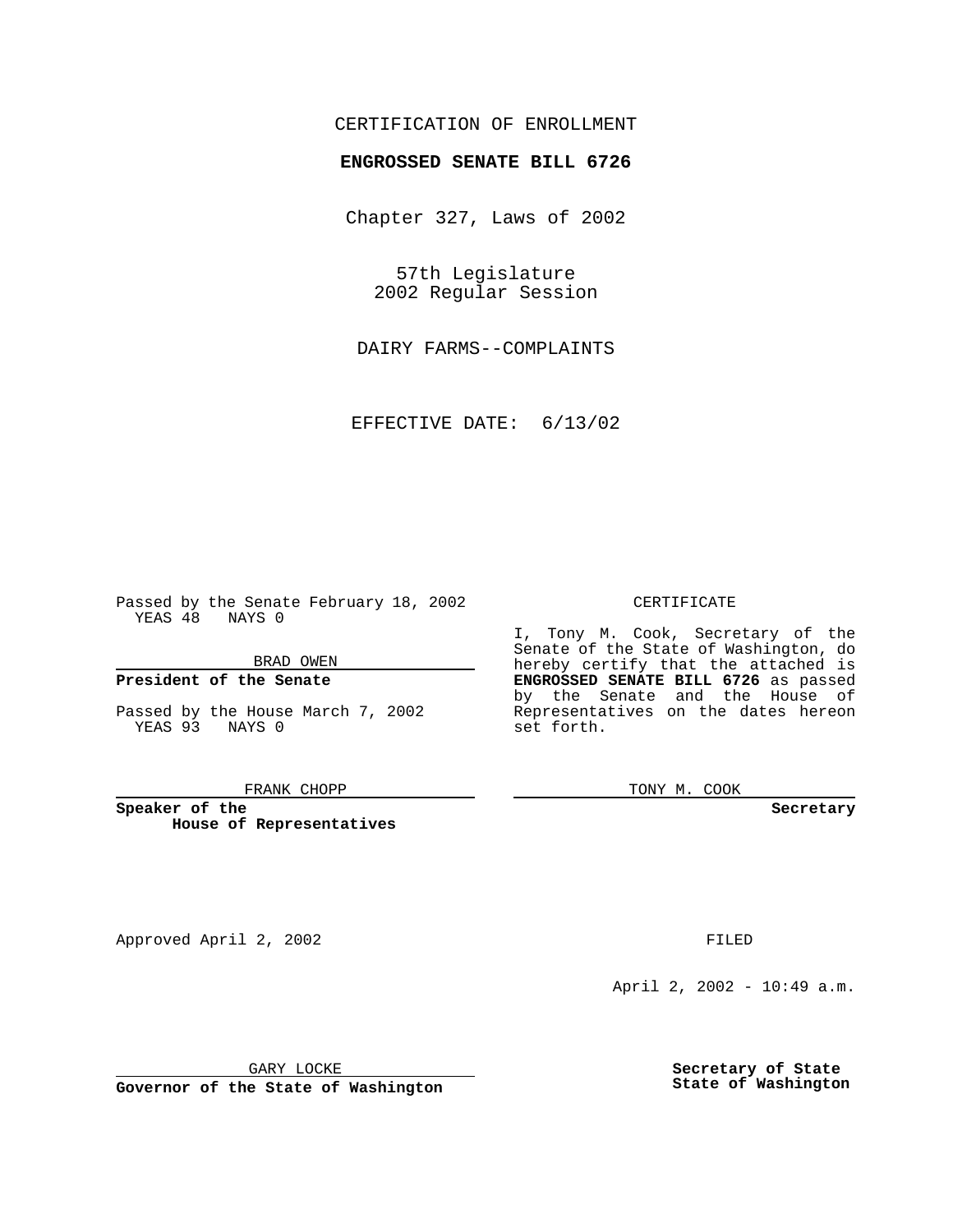## **ENGROSSED SENATE BILL 6726** \_\_\_\_\_\_\_\_\_\_\_\_\_\_\_\_\_\_\_\_\_\_\_\_\_\_\_\_\_\_\_\_\_\_\_\_\_\_\_\_\_\_\_\_\_\_\_

\_\_\_\_\_\_\_\_\_\_\_\_\_\_\_\_\_\_\_\_\_\_\_\_\_\_\_\_\_\_\_\_\_\_\_\_\_\_\_\_\_\_\_\_\_\_\_

Passed Legislature - 2002 Regular Session

### **State of Washington 57th Legislature 2002 Regular Session**

**By** Senators Rasmussen and Honeyford

Read first time 01/29/2002. Referred to Committee on Agriculture & International Trade.

 AN ACT Relating to complaints against dairy farms; and amending RCW 90.64.030.

BE IT ENACTED BY THE LEGISLATURE OF THE STATE OF WASHINGTON:

 **Sec. 1.** RCW 90.64.030 and 1998 c 262 s 11 are each amended to read as follows:

 (1) Under the inspection program established in RCW 90.64.023, the department may investigate a dairy farm to determine whether the operation is discharging pollutants or has a record of discharging pollutants into surface or ground waters of the state. Upon concluding an investigation, the department shall make a written report of its findings, including the results of any water quality measurements, photographs, or other pertinent information, and provide a copy of the report to the dairy producer within twenty days of the investigation. (2) The department shall investigate a written complaint filed with the department within three working days and shall make a written report of its findings including the results of any water quality 17 measurements, photographs, or other pertinent information. Within 18 twenty days of receiving a written complaint, a copy of the findings shall be provided to the dairy producer subject to the complaint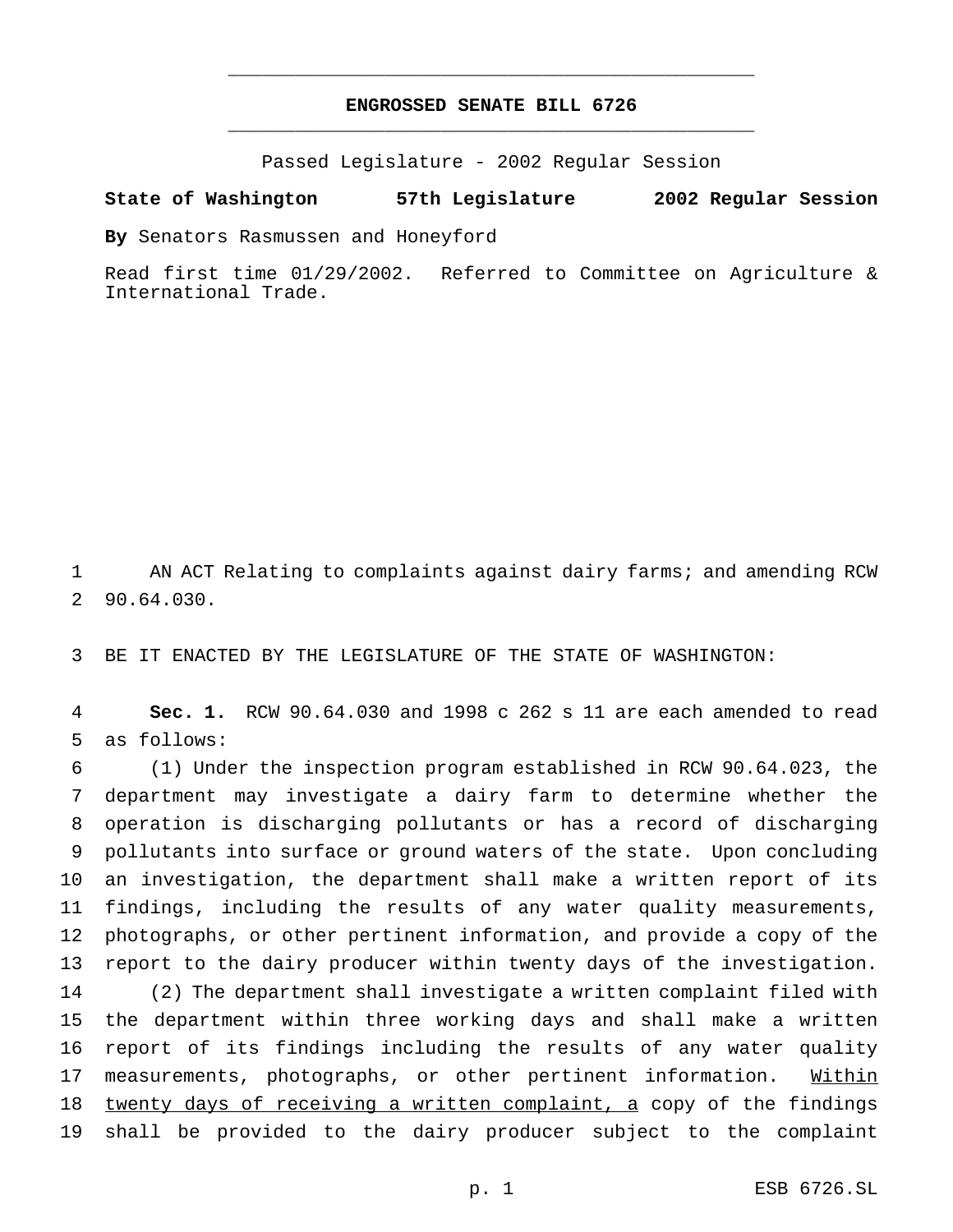1 ((within twenty days)), and to the complainant if the person gave his 2 or her name and address to the department at the time the complaint was filed. (3) The department may consider past complaints against the same dairy farm from the same person and the results of its previous inspections, and has the discretion to decide whether to conduct an inspection if: (a) The same or a similar complaint or complaints have been filed against the same dairy farm within the immediately preceding six-month period; and (b) The department made a determination that the activity that was 12 the subject of the prior complaint was not a violation. (4) If the decision of the department is not to conduct an 14 inspection, it shall document the decision and the reasons for the 15 decision within twenty days. The department shall provide the decision to the complainant if the name and address were provided to the 17 department, and to the dairy producer subject to the complaint, and the department shall place the decision in the department's administrative 19 records. (5) The report of findings of any inspection conducted as the result of either an oral or a written complaint shall be placed in the 22 department's administrative records. Only findings of violations shall be entered into the data base identified in RCW 90.64.130.

 $((+3))$  (6) A dairy farm that is determined to be a significant contributor of pollution based on actual water quality tests, photographs, or other pertinent information is subject to the provisions of this chapter and to the enforcement provisions of chapters 43.05 and 90.48 RCW, including civil penalties levied under RCW 90.48.144.

 $((+4))$   $(7)$  If the department determines that an unresolved water quality problem from a dairy farm requires immediate corrective action, the department shall notify the producer and the district in which the problem is located. When corrective actions are required to address such unresolved water quality problems, the department shall provide copies of all final dairy farm inspection reports and documentation of all formal regulatory and enforcement actions taken by the department against that particular dairy farm to the local conservation district and to the appropriate dairy farm within twenty days.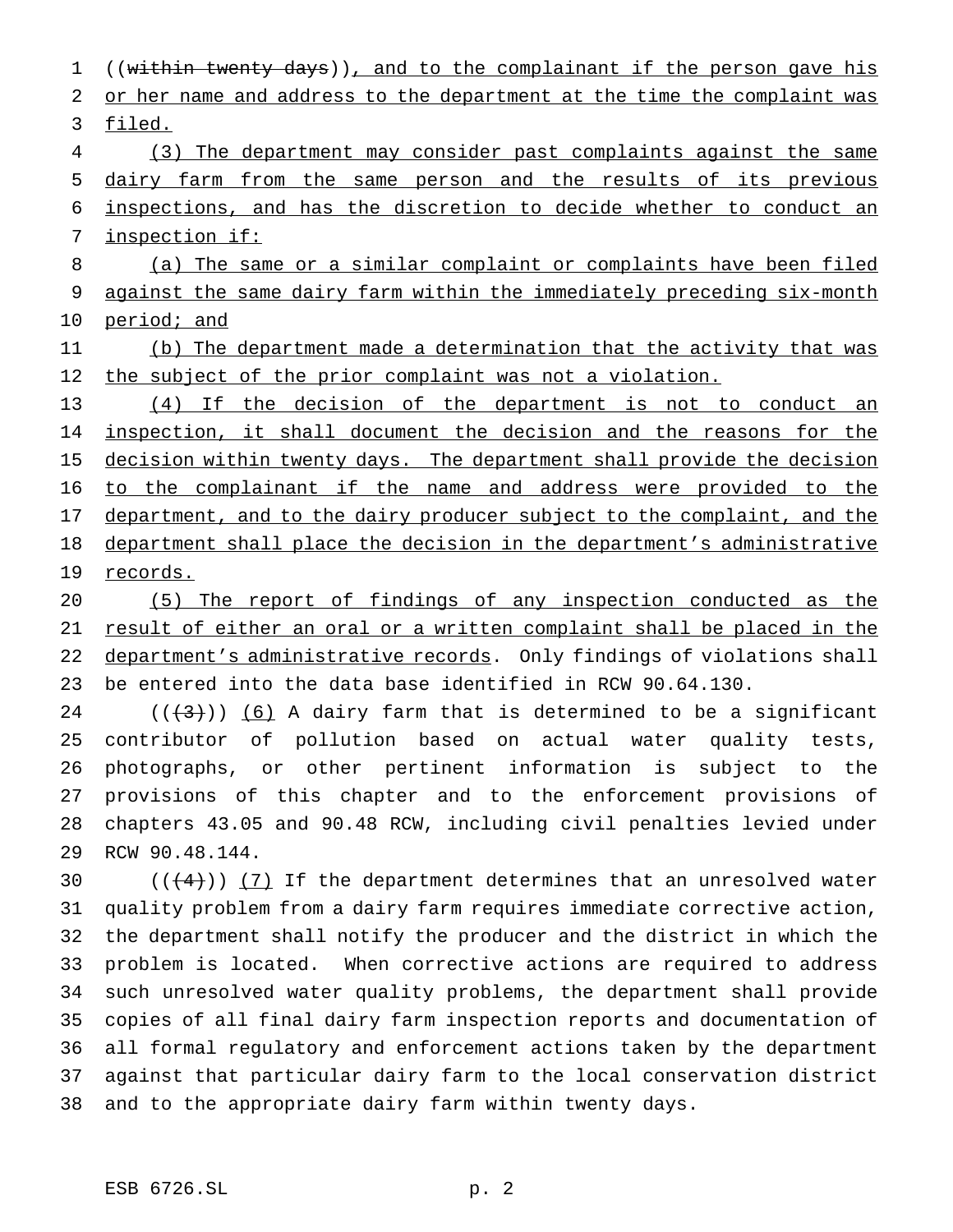$((+5))$   $(8)$  For a violation of water quality laws that is a first offense for a dairy producer, the penalty may be waived to allow the producer to come into compliance with water quality laws. The department shall record all legitimate violations and subsequent enforcement actions.

 $((+6))$  (9) A discharge, including a storm water discharge, to surface waters of the state shall not be considered a violation of this chapter, chapter 90.48 RCW, or chapter 173-201A WAC, and shall therefore not be enforceable by the department of ecology or a third party, if at the time of the discharge, a violation is not occurring under RCW 90.64.010(18). In addition, a dairy producer shall not be held liable for violations of this chapter, chapter 90.48 RCW, chapter 173-201A WAC, or the federal clean water act due to the discharge of dairy nutrients to waters of the state resulting from spreading these materials on lands other than where the nutrients were generated, when the nutrients are spread by persons other than the dairy producer or the dairy producer's agent.

 $((+7))$   $(10)$  As provided under RCW 7.48.305, agricultural activities associated with the management of dairy nutrients are presumed to be reasonable and shall not be found to constitute a nuisance unless the activity has a substantial adverse effect on public health and safety.

 $((+8))$   $(11)$  This section specifically acknowledges that if a holder of a general or individual national pollutant discharge elimination system permit complies with the permit and the dairy nutrient management plan conditions for appropriate land application practices, the permit provides compliance with the federal clean water act and acts as a shield against citizen or agency enforcement for any additions of pollutants to waters of the state or of the United States as authorized by the permit.

 $((+9))$   $(12)$  A dairy producer who fails to have an approved dairy nutrient management plan by July 1, 2002, or a certified dairy nutrient management plan by December 31, 2003, and for which no appeals have been filed with the pollution control hearings board, is in violation of this chapter. Each month beyond these deadlines that a dairy producer is out of compliance with the requirement for either plan approval or plan certification shall be considered separate violations of chapter 90.64 RCW that may be subject to penalties. Such penalties may not exceed one hundred dollars per month for each violation up to